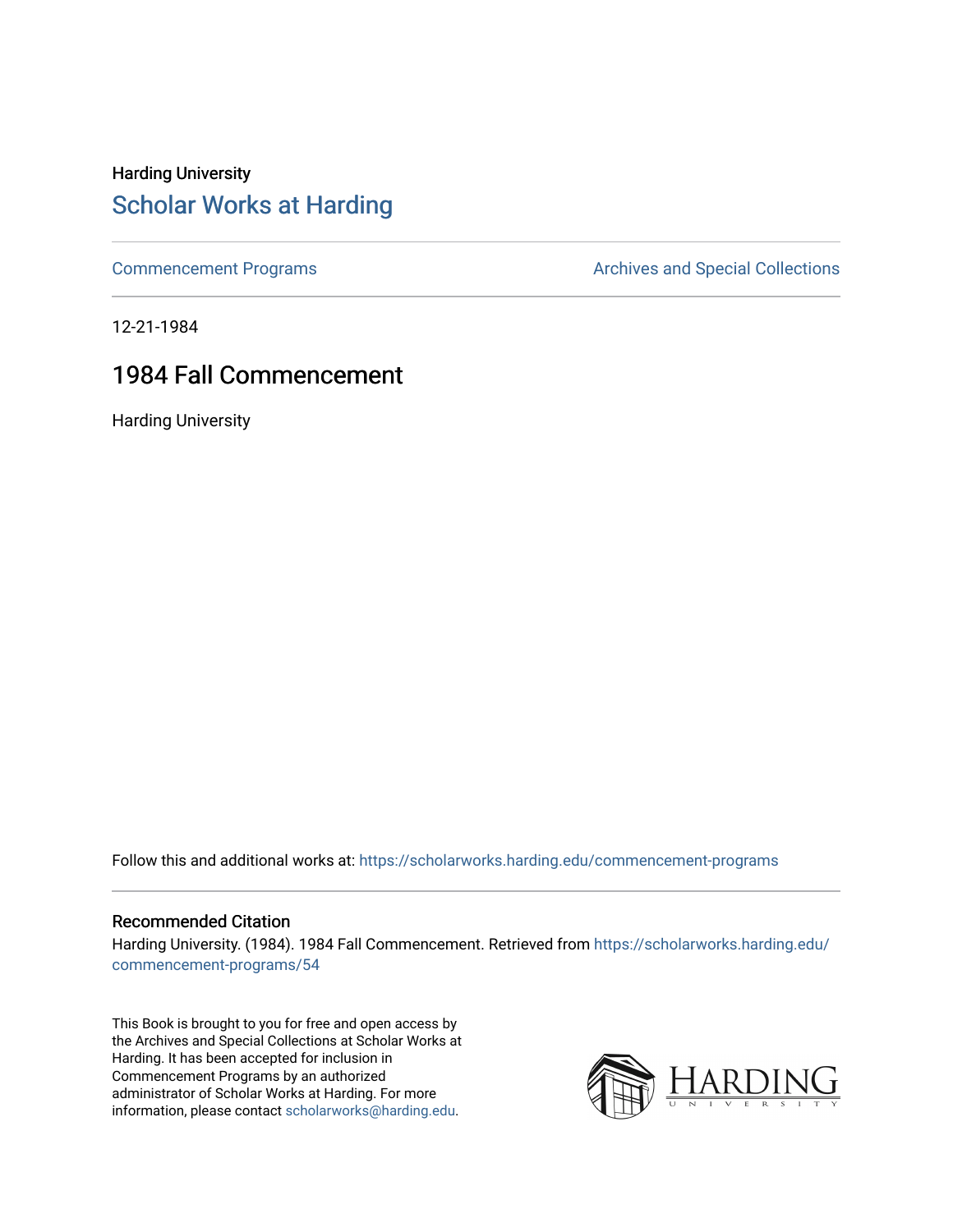# **HARDING UNIVERSITY Fall Commencement**



December 21, 1984

George S. Benson Auditorium Searcy, Arkansas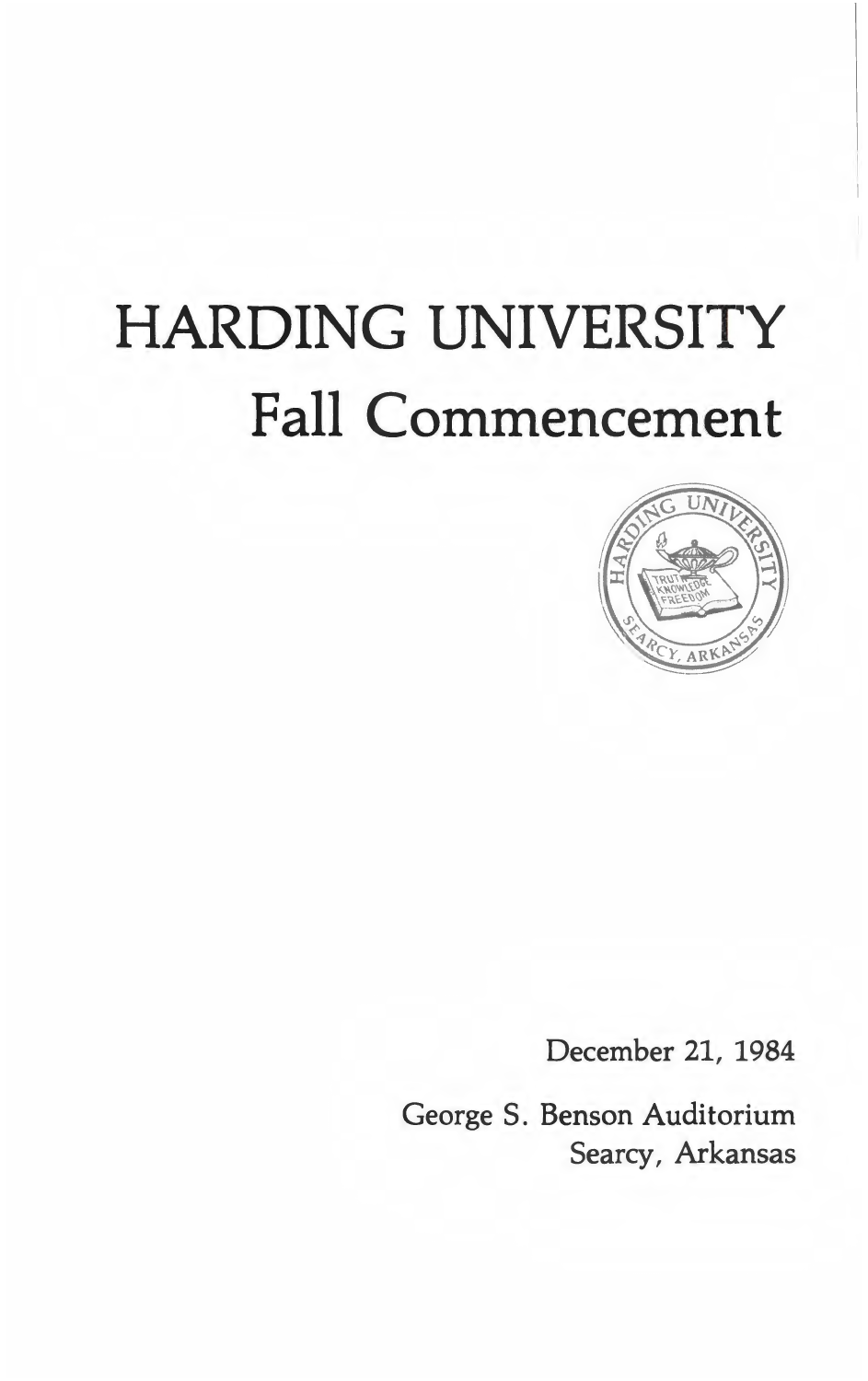## Commencement Program

#### **Harding University, December 21, 1984, 10:00 a.m., George S. Benson Auditorium**

| Professor of Bible and German                                                                            |
|----------------------------------------------------------------------------------------------------------|
| (Audience will stand)<br>Professor of English<br>Chairman, Department of English                         |
| HYMN NO. 545, "Glorious Things of Thee Are Spoken"  Brian Casey<br>Candidate for Bachelor of Arts Degree |
| President                                                                                                |
| Vice President and Chief Financial Officer, W.R. Grace & Co.                                             |
| RECOMMENDATION OF CANDIDATES FOR DEGREES Neale T. Pryor, Th.D.<br>Vice President for Academic Affairs    |
| Dean B. Priest, Ph.D.<br>Dean of the College of Arts and Sciences                                        |
| David B. Burks, Ph.D.<br>Dean of the School of Business                                                  |
| Nancy S. Clark, Ph.D.<br>Acting Dean of the School of Nursing                                            |
| Bobby L. Coker, Ed.D.<br>Dean of the School of Education                                                 |
|                                                                                                          |
| Chairman of the Board                                                                                    |
| (Audience will stand) Professor of Physical Education                                                    |
| (Audience will be seated)                                                                                |

#### **Description of Honors:**

Cum Laude - Grade Point Average of 3.30 or higher Magna Cum Laude - Grade Point Average of 3.60 or higher Summa Cum Laude - Grade Point Average of 3.85 or higher

**\*Member of Arkansas Eta Chapter of Alpha Chi t Selected Who's Who Among Students in American Colleges and Universities**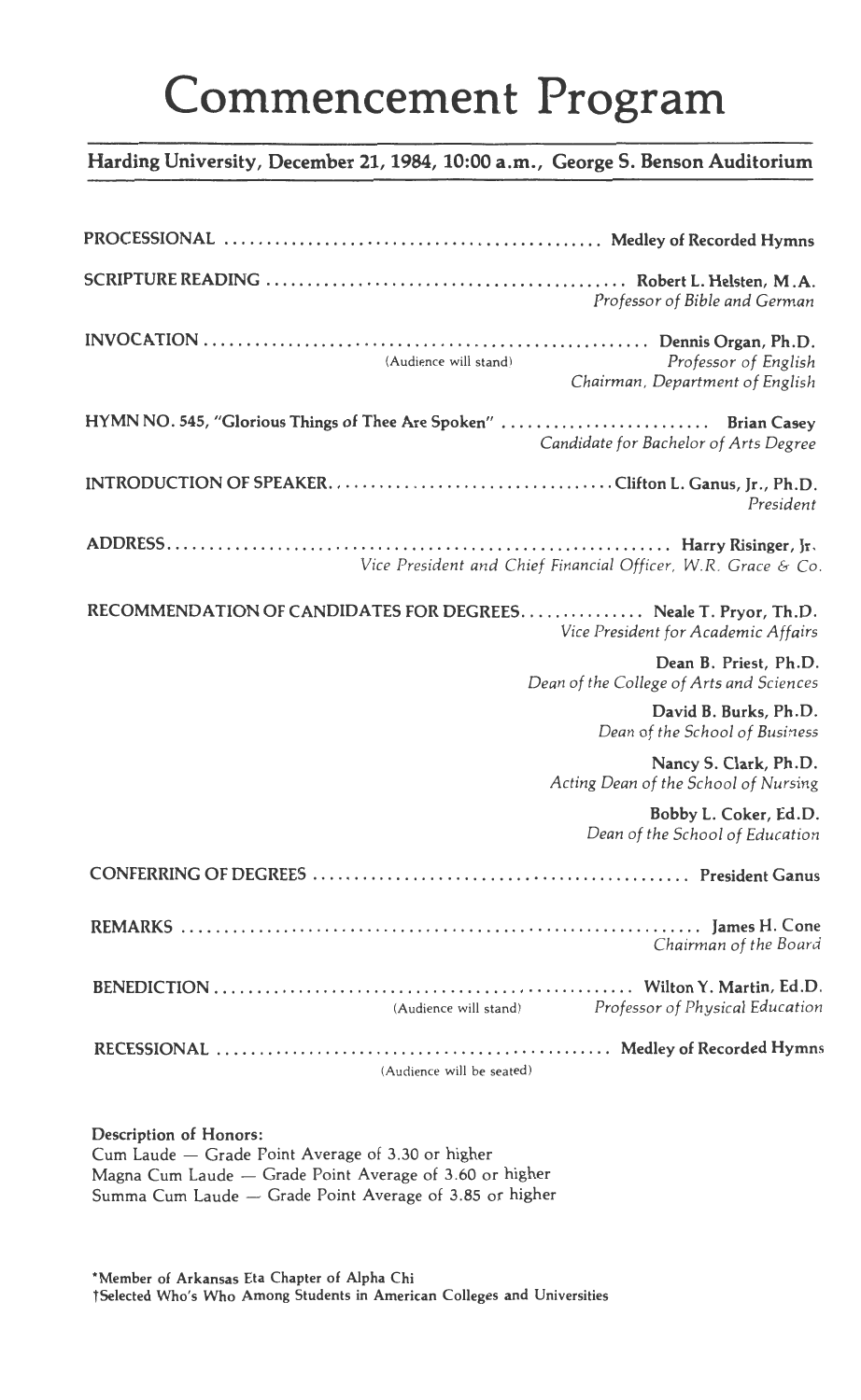## **College of Arts and Sciences Bachelor of Arts**

Neville Stuart Adams Debra Ann Beck Kenneth Wayne Bissell F. Richard Brandow Cynthia Lynn Brazzel\* *Cum Laude*  Johnny Mack Brown Ronald Paul Bruns *Cum Laude*  Brian Lee Casey\*1 *Summa Cum Laude*  Mariann Brenda Casey *Cum Laude*  Norman C. Childs, Jr. *Cum Laude*  Iona Lucille Console\* *Sum ma Cum Laude*  Vickie Doreen Cutts Rebekah Munlin Fields Bret Frantz Daniel Ira Grahn Bruce Lee Grice\* *Summa Cum Laude*  Michael Louis Gulley Mary Kimberlyn Johnson\* t *Magna Cum Laude*  Troy James Johnson Terry Glenn Jones William Eugene Joseph Lisa Kay Keen James David Kisner James C. Lankford, Jr. David L. Lasley Felicia Pauline Leonard John G. Lloyd, Sr. David Paul McFadden\* *Cum Laude* 

Bryan G. Miller\* *Magna Cum Laude*  Jo Ellen Noland\* *Magna Cum Laude*  Mark Rosser Ginger Mabry Rush Lori Ann Seal Betty Sue Slaughter Jodie Hower Smith Robin Frederic Starck *Cum Laude*  Stephen Lawrence Stoeltje Thomas J. Strother Stephen Lester Thompson Rebecca Ball Treusdell\* *Cum Laude*  Alan Keith Walters Clay Alan Wilkinson Robert Wyatt Woodson

#### **Bachelor of Science**

Glenn Nathan Carr *Cum Laude*  Petitia Rhea Arledge Dunn Lari Lynette Edwards *Cum Laude* 

Don Robert Horsman\* *Magna Cum Laude*  Amy Genese Young Miller\* *Magna Cum Laude*  Udeme James Ndon

Sabrena Denee Nelson Alan Neale Pryor t Tonita Lanette Regier\* *Summa Cum Laude*  Tomi LeAnn Welch

#### **Bachelor of Science in Medical Technology**

Geneva May McRell\* *Magna Cum Laude*  Timothy A. Shoaf

## **School of Business Bachelor of Business Administration**

Kent Berning Sharon Denise Brown \* *Magna Cum Laude*  Donald Burns Barbara Denise Clements Mary McCleta Colson *Cum Laude*  William Denver Doss Douglas Lee Edwards Dave G. Favre *Cum Laude*  David Alan Futrell Charles David Golden, Jr. Robert Carey Goostree, Jr. Peggy Haines Hall Richard Anthony Hall Russell Scott Horton

Kem Cornell Johns *Magna Cum Laude*  Douglas Scott Johnson Floyd E. Lancaster, Jr. Kenneth J. Machen Terry Lee Massey *Cum Laude*  Jere Steven Matthews Mark Scott McCoy Kevin McKisson Bob Nichols, Jr. t *Cum Laude*  Michael W. Nonnenmacher Cathy Ann Poe\* *Magna Cum Laude*  John Drennen Reece

Shannon Simpson *Cum Laude*  Kenneth Durell Smelser Megan Denise Thompson Gerald E. Tucker, Jr. Karen Elaine Tucker Lori Dee Tucker David James Watley *Cum Laude*  Pamela Renee Watson Diane Mosseller Wheeler *Cum Laude*  Gus Nichols Wheeler Kenneth E. Williams Robert James Wilson *Cum Laude*